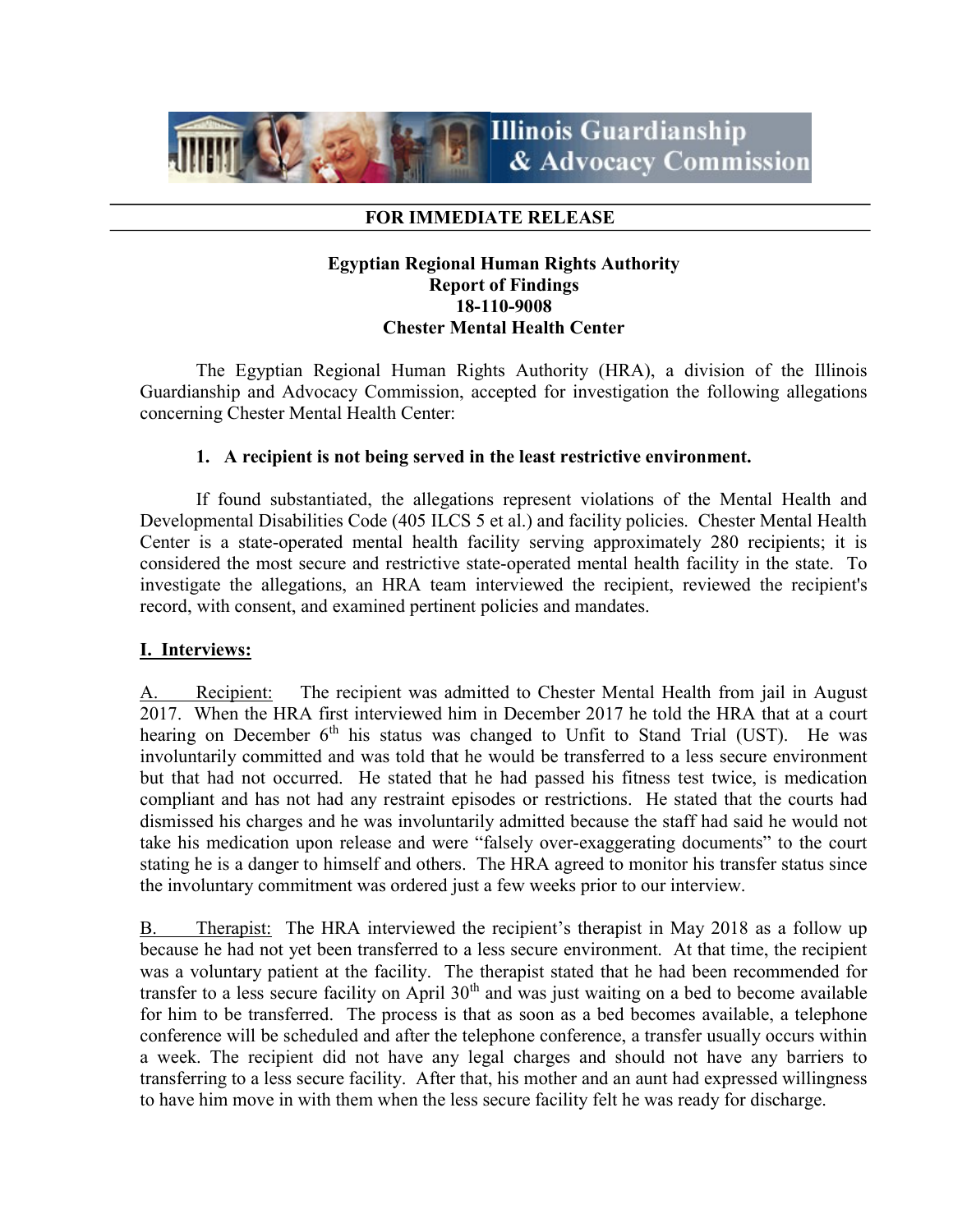# II. Clinical Chart Review:

A. Case Notes: A social work note dated 10/30/17 documented that the treatment team met to assess his response to medication. The patient was described as having disorganized thoughts which contained ideas of grandeur, persecutory and paranoid content, as well as religious preoccupation and required redirection. It was discussed that he was on the highest dose of his medication and he did not appear to respond favorably. The recipient accused Chester staff of trying to keep him there longer. The recipient was "encouraged to consent to additional medication/medication change due to lack of progress." He refused to consent stating he was fit because he had passed the fitness test and had not been aggressive. It was noted that the treating psychiatrist was going to petition the court for enforced medication because the "probability of patient attaining fitness while on current medication is unlikely due to the severity of symptoms and patient's poor insight into need for treatment." Nursing notes on 11/1/17 and 11/15/17 documented that the court enforced medication order was received and documented the psychiatrist's new orders to taper his current medication until discontinued and then add the new medication. The first dose of the new medication was given on  $11/16/17$ . It was documented that the patient was argumentative with this process and stated that his 90 days were up and he should go to court. The nurse documented that he "minimizes and attempts to cover up delusional thoughts and processes." Crush and observe medication was recommended at that time and a physician's order for the same was obtained. The recipient had court on 12/13/17 and was involuntarily committed for 90 days. A therapist's note documented that on 1/9/18 court enforced medication was discontinued and noted that the patient was showing improvement and was admitting that he had heard voices in the past and admitted to paranoid behavior of believing others are out to get him. The therapist documented that he "continues to have poor insight into how delusional thoughts impede his ability to make rational decisions." He was given an assignment by the therapist to address that issue. The recipient was transferred in June 2018.

B. Psychiatrist Progress Notes: The September 2017 note stated the recipient was taking medication and had no behavioral reports, restraints or seclusion. The recipient participated in some off-unit activities. The recipient had good insight/judgement and "resolved that he has a mental illness and needs to be on medication." The October note stated the patient was "status quo" and had passed his fitness test. He had no restraints/seclusion episodes, no auditory/visual hallucinations and no suicidal or homicidal ideation/plans. It was noted that he "feels peers persecute him...want to see him struggling." The November note stated that he had no behavioral reports and was compliant with medication. It was documented that he had decreased insight, was easily distracted, was psychotic, and had grandiose delusion and disorganized thoughts. He had no auditory or visual hallucinations and the plan was to continue that week's scheduled meeting regarding medication issues. The December note documented that his legal charges were dropped in court on 12/14/17 and he was now under involuntary commitment. He was presenting as paranoid, with a labile affect, disorganized thoughts and decreased insight and judgement but had no auditory/visual hallucinations, suicidal/homicidal plans, or restraint applications. The psychiatrist noted he was on court enforced, crush and observe medication. The January 2018 note documented that charges were dropped, and the recipient was civilly committed and had passed the fitness test twice. He had no restraint incidents, hallucinations, or suicidal/homicidal plans. The plan was to have the patient sign consent for medications and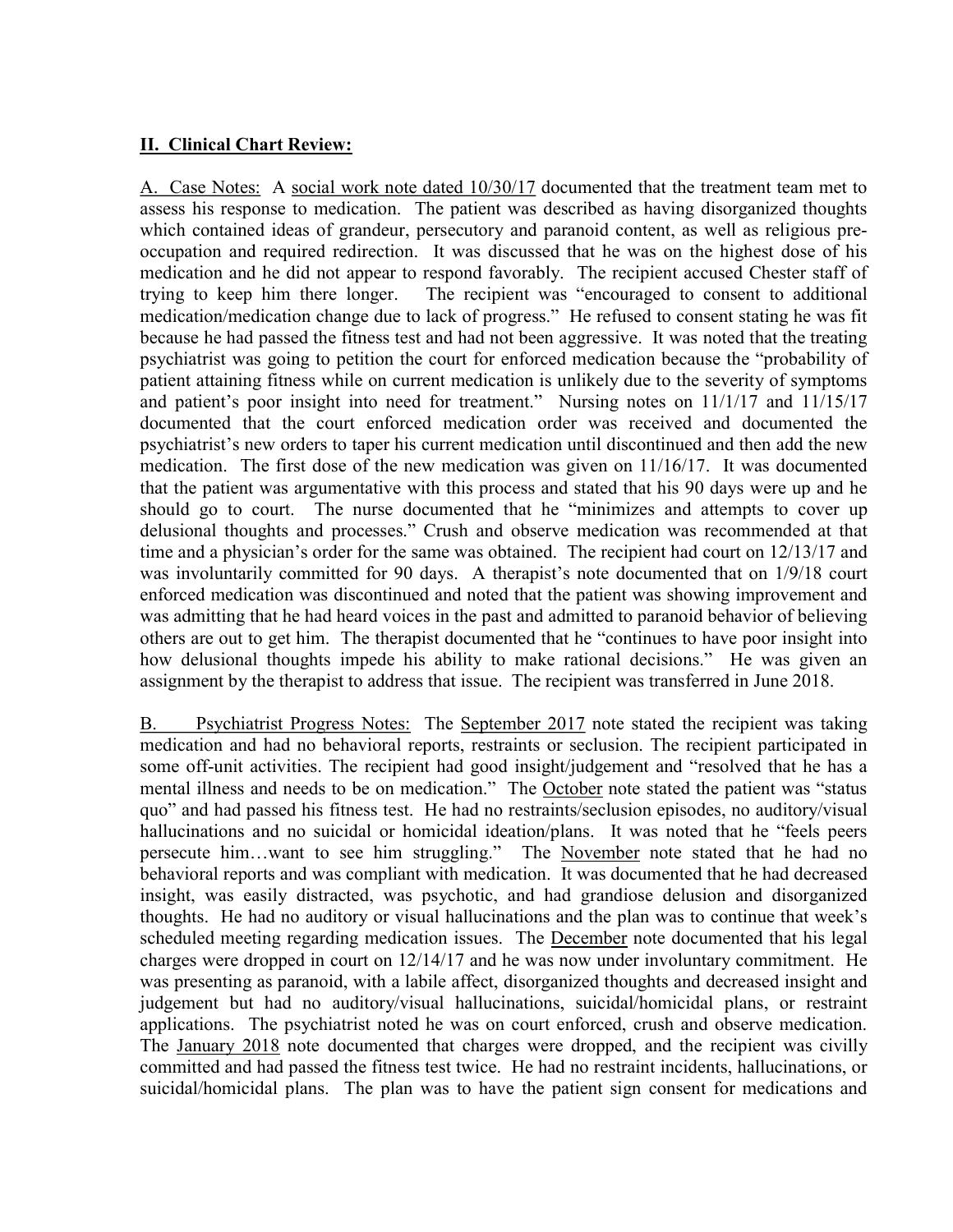discontinue the court enforced medication order. The February note documented that the recipient was taking medication and had improved insight/judgment and no hallucinations or suicidal/homicidal plans.

C. Treatment Plans (TPRs): The initial TPR in August 2017 documented that the recipient attended his meeting. He had reported that someone "put a chip in my head to gain control over me." He also reported hearing voices that tell him when people are trying to hurt him, but he denied hearing those voices at the time of the meeting and denied thoughts of harm to self or others. He signed a consent to take medications. He requested to take a fitness exam and the plan was to administer the test to him and to enroll him in the fitness group with activities according to his level. The October TPR documented that he again participated and was polite and courteous throughout the review. He had no instances of verbal or physical aggression and took his medication as prescribed. It was noted that he had slight improvement in his mental status but continued to verbalize paranoid and persecutory statements. His current barrier to transfer was documented as psychosis. The November TPR listed the current barriers to transfer as "non-compliance with medication" and "psychosis" along with "inability to cooperate." The February 2018 TPR noted "no significant change" as the recipient was still presenting with symptoms of paranoia and persecutory delusions. He was agreeable with taking his medication as he views this "as a means to transfer." It was noted he was aggression free and very active with off unit activities. He required a longer stabilization period before being considered for transfer "as he has just recently signed consent for medications."

D. Utilization Review (UR): In the history section of the UR form dated 1/18/18, it was noted that in 2015 when admitted to Chester the recipient was placed on the medium-security unit but required transfer to the maximum-security unit due to "knocking a peer's teeth out." He has a history of domestic violence towards members of his family and within the community. It was noted that during this most recent admission the recipient has been free of physical aggression and had no incidents of restraints, seclusion or as needed medication. Upon admission the recipient was agreeable to taking Abilify, but he did not have a favorable response and presented with psychiatric symptoms including persecutory grandiose delusions, disorganized thought process, and psychomotor agitation. He was later placed on court enforced Quetiapine due to refusing to consent to a medication. In January 2018 he signed a consent to take medication and the court enforced/crush and observe medication was discontinued. The discharge/transfer barriers are listed as "patient is not yet clinically stable, continues to be acutely ill." The team recommendation was to "continue to work with patient on current treatment plan goals." A handwritten note at the bottom of the page also noted that there had been a "recent medication adjustment. Continue to monitor [illegible] and medication adjustment." The form was signed by the facility director, chief social worker, director of nursing and the quality manager who were all listed as committee members present for the utilization review.

E. Progress Note/UST Fitness Assessment: This form dated 5/24/18 documented that the recipient was medication compliant, his behavior had remained appropriate and aggression free, he followed rules and participated in both on and off unit activities. It was noted that he met with his therapist regularly and they discuss discharge planning. It was documented that the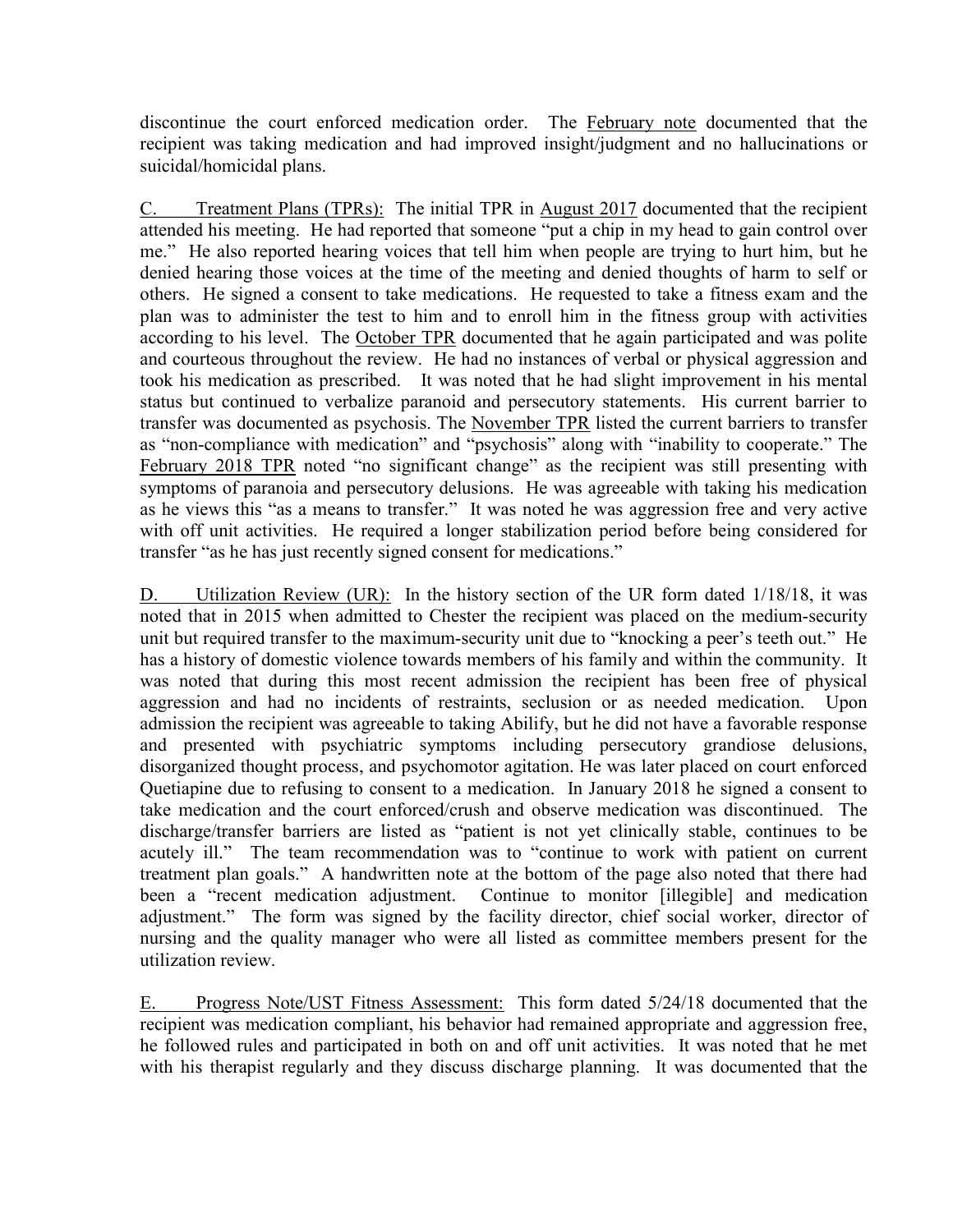recipient was clinically stable on his medications and had been recommended for transfer to a less restrictive environment and was awaiting a transfer date at that time.

F. Order for Involuntary Treatment: The Order stated that the recipient is to be "hospitalized in a Department of Human Services mental health or developmental center, which is the least restrictive environment currently appropriate and available." It did not mention which facility or what level of security the facility was required to have.

F. Discharge Summary: Upon a subsequent chart review, the HRA found a discharge summary detailing a transfer which was to occur in June 2018.

# Facility Policies

RI.01.01.02.01 Patient Rights policy states "A patient shall be provided with adequate and humane care and services in the least restrictive environment, pursuant to an individual treatment plan."

IM.03.01.01.03 Treatment Plan policy requires that the facility "shall ensure that each individual is receiving active treatment to address problem areas which precipitated hospitalization. Treatment planning is an ongoing process in which problems, goals, objectives and interventions are identified and monitored. The multi-disciplinary treatment planning process is to be documented upon admission and throughout a patient's stay via assessments, treatment plan, treatment plan reviews, progress notes and other documentation…

Treatment Plan Participation and Treatment Oversight:

 Each person attending the treatment plan review will sign in with signature and title on the Treatment Plan/Review Attendance Record (CMHC-811f). Additionally, the Treating Psychiatrist will be listed as the person responsible for ensuring prescribed treatment is appropriate and occurs as specified. This will be validated by the Treating Psychiatrists signing the Treatment Plan. It is the responsibility of all disciplines to participate in the development of a multidisciplinary treatment plan. It is the responsibility of the primary therapist to serve as the coordinator of the treatment plan, ensuring the following:

A. Treatment plan meetings happen within all the required time frames.

B. All discipline input is gathered and utilized for treatment plan reviews.

C. The plan is comprehensive and individualized based upon the assessment of the individual's clinical needs, strengths and limitations and is written in behaviorally defined and measurable terms.

D. The treatment plan reflects current treatment..."

## Statutes

The Mental Health and Developmental Disabilities Code (405 ILCS 5/2-102) states "A recipient of services shall be provided with adequate and humane care and services in the least restrictive environment, pursuant to an individual services plan. The Plan shall be formulated and periodically reviewed with the participation of the recipient to the extent feasible and the recipient's guardian, the recipient's substitute decision maker, if any, or any other individual designated in writing by the recipient. The facility shall advise the recipient of his or her right to